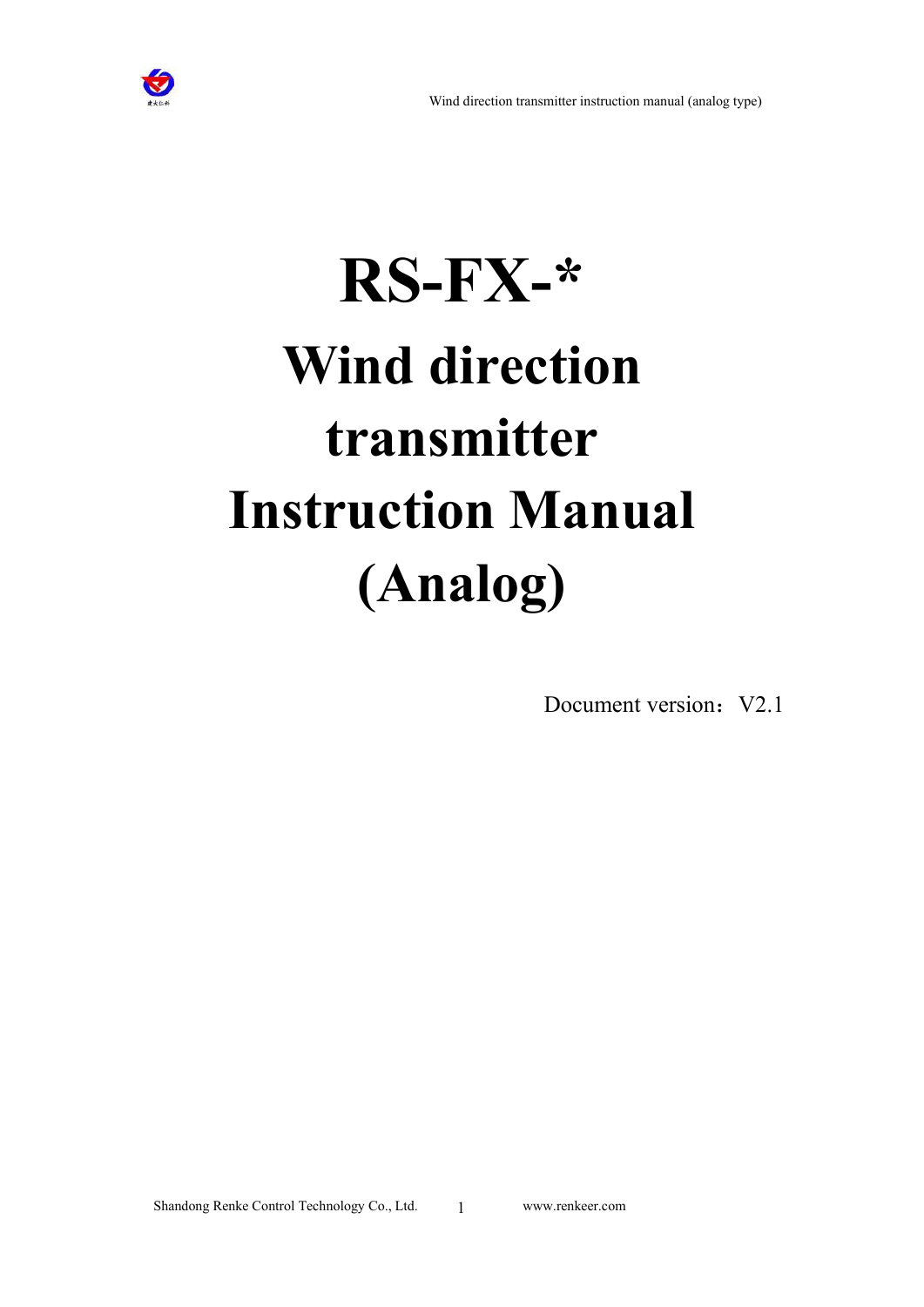

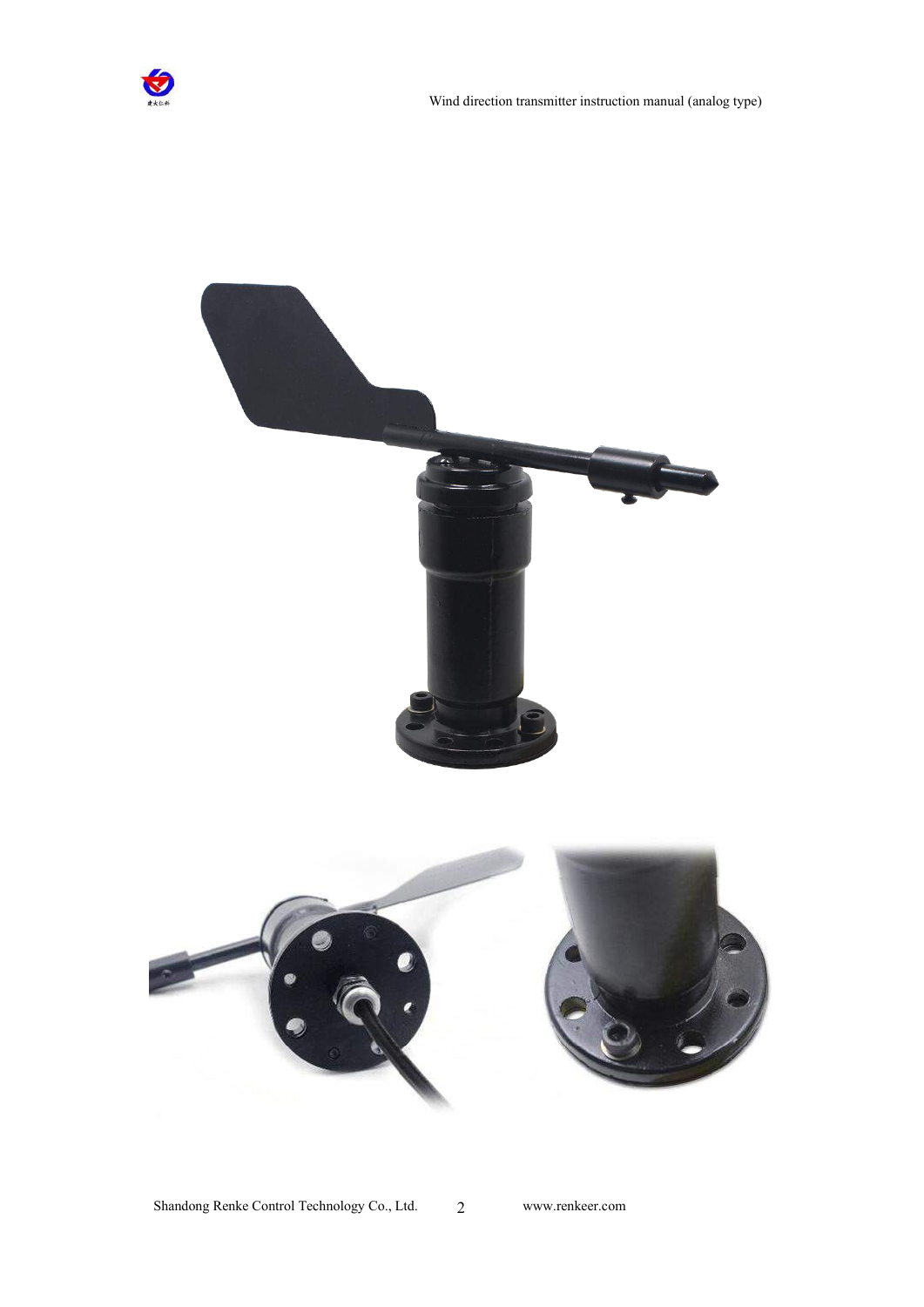

#### **Table of Contents**

<span id="page-2-0"></span>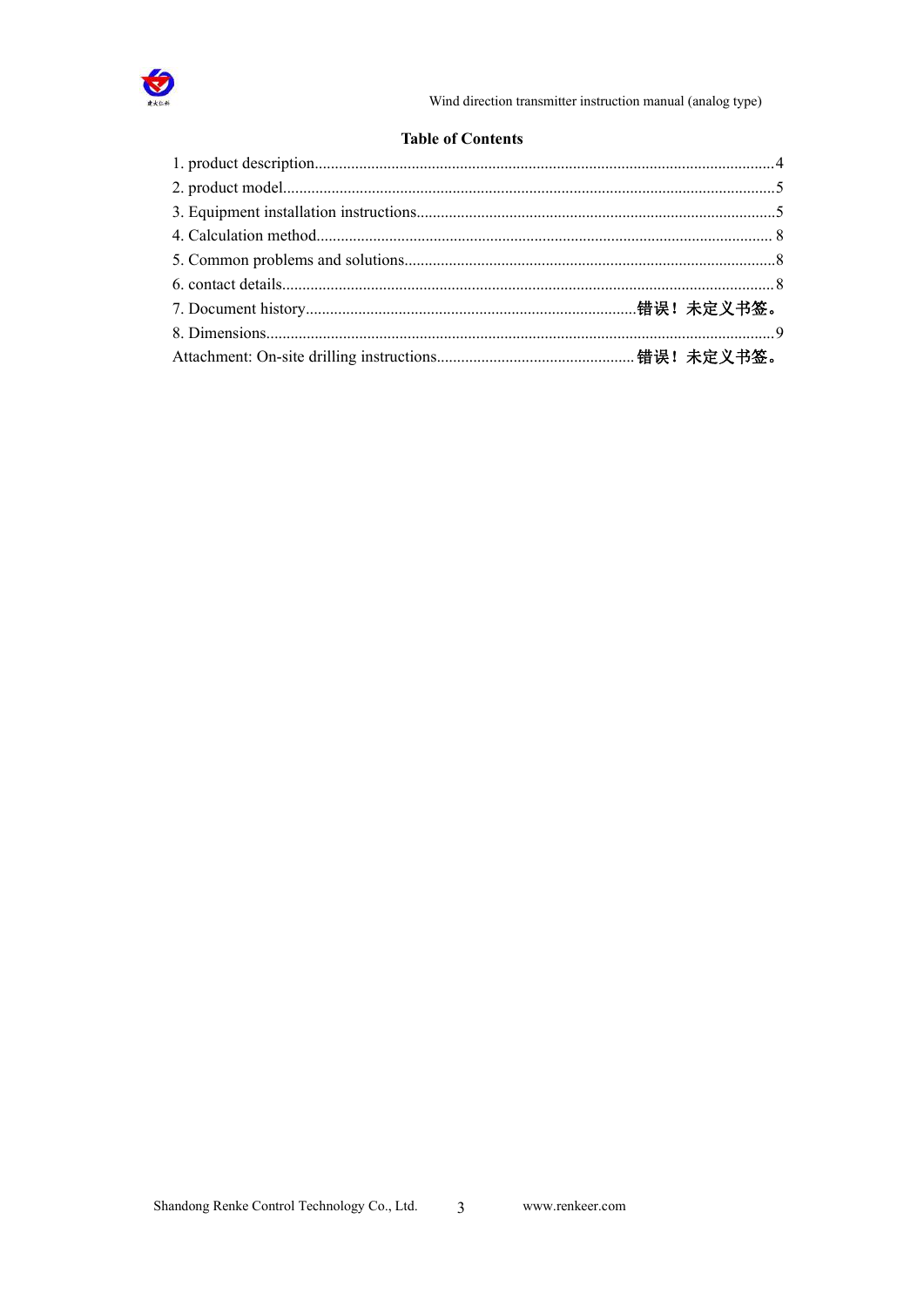

## **1. product description**

#### **1.1 product description**

RS-FX- \* wind direction transmitter, compact and lightweight, easy to carry and assemble. The new design concept can effectively obtain the wind direction information. The housing is made of high-quality aluminum alloy profile, and the exterior is plated and sprayed with plastic. Features such as erosion can ensure long-term rust-free use of the transmitter. Colleagues cooperate with the internal smooth bearing system to ensure the accuracy of information collection, and use traditional analog signals (4-20mA, 0-10V, 0- 5V) for data output. It is widely used in wind direction measurement in greenhouses, environmental protection, weather stations, ships, terminals, breeding and other environments.

#### **1.2 Features**

1.Range: 8 directions

2. Anti-electromagnetic interference treatment

3. Imported high-performance bearings, small rotation resistance and accurate measurement

4.All-aluminum housing, high mechanical strength, high hardness, corrosion resistance, no rust, can be used outdoors for a long time

5. The equipment structure and weight are carefully designed and distributed, the moment of inertia is small, and the response is sensitive

6. It can be applied to both four-wire system and three-wire system.

## DC powered (default) 10~30V DC Maximum power consumption Current output 1.2W Voltage output 1.2W Transmitter circuit operating temperature -40℃~+60℃,0%RH~80%RH Measuring range and the state of the state of the state of the state of the state of the state of the state of the state of the state of the state of the state of the state of the state of the state of the state of the sta Dynamic response time  $\leq 0.5s$ output signal Current output  $\vert$  4~20mA Voltage output  $0 \sim 5V/0 \sim 10V$ load capacity Voltage output  $\vert$  Output resistance  $\leq$  250 Ω Current output  $\leq 600 \Omega$

#### **1.3Main Specifications**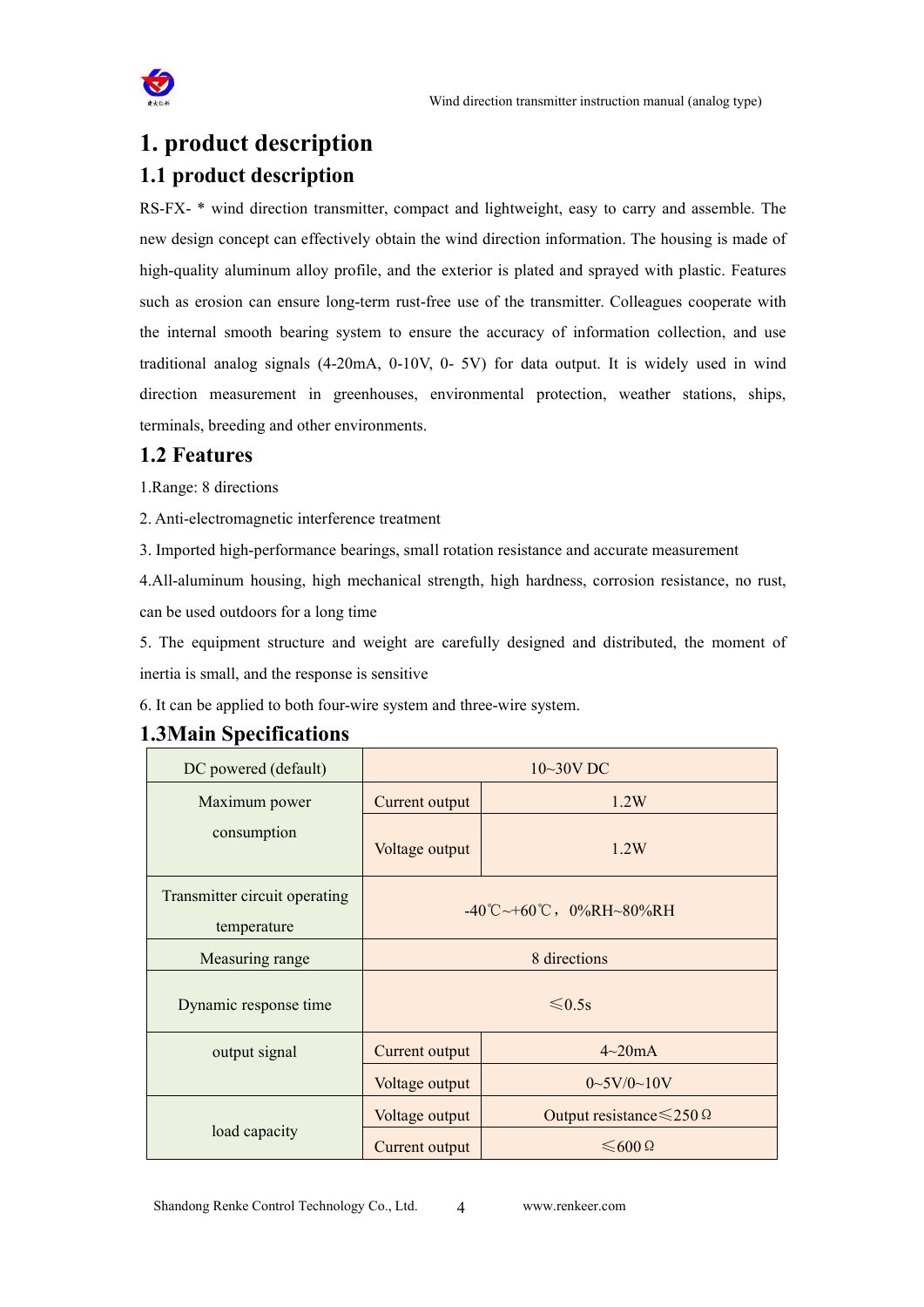

## <span id="page-4-0"></span>**2. product model**

| $RS-$ |     |                 | Company code                  |
|-------|-----|-----------------|-------------------------------|
|       | FX- |                 | Wind direction transmitter    |
|       |     | $I20-$          | $4 \sim 20$ mA current output |
|       |     | V <sub>05</sub> | $0 \sim 5V$ voltage output    |
|       |     | $V10-$          | $0 \sim 10V$ voltage output   |

## <span id="page-4-1"></span>**3. Equipment installation instructions**

#### **3.1 Check before equipment installation**

1.Transmitter equipment

2.4 mounting screws

3. Qualification certificate, warranty card, wiring instructions, etc.

#### **3.2 wiring**

#### **3.2.1: Power wiring**

Wide voltage  $10 \sim 30V$  DC power input. For 0-10V output type equipment, only 24V power supply can be used。

#### **3.2.2:Output interface wiring**

Adapt to both three-wire and four-wire。

#### **3.2.3: Electrical wiring**

|              | Thread color | Description                    |
|--------------|--------------|--------------------------------|
| power supply | brown        | Power supply                   |
|              | black        | Negative power                 |
| Output       | blue         | Positive wind direction signal |
|              | green        | Negative wind direction signal |

#### **3.3Examples** of wiring methods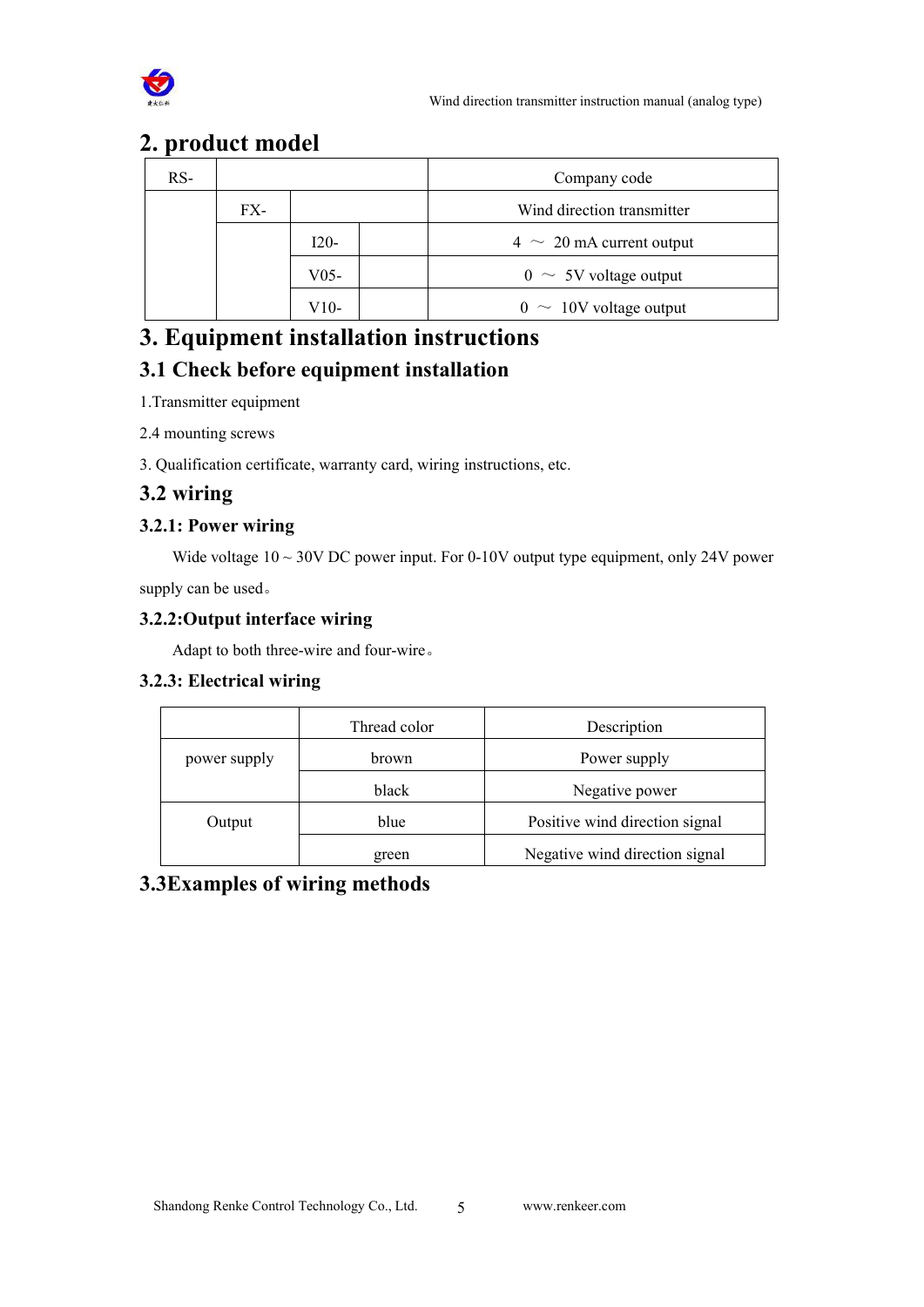







接线同样颜色的一一对应

#### **Three-wire connection method**

#### **3.4Installation method**

It adopts flange installation and threaded flange connection to firmly fix the lower pipe of the wind direction sensor to the flange. The chassis is Ø65mm. Four Ø6mm mounting holes are opened on the circumference of Ø47.1mm. Use bolts to fix it tightly on the flange. The bracket keeps the entire set of instruments at the optimal level to ensure the accuracy of the wind direction data. The flange connection is easy to use and can withstand large pressures.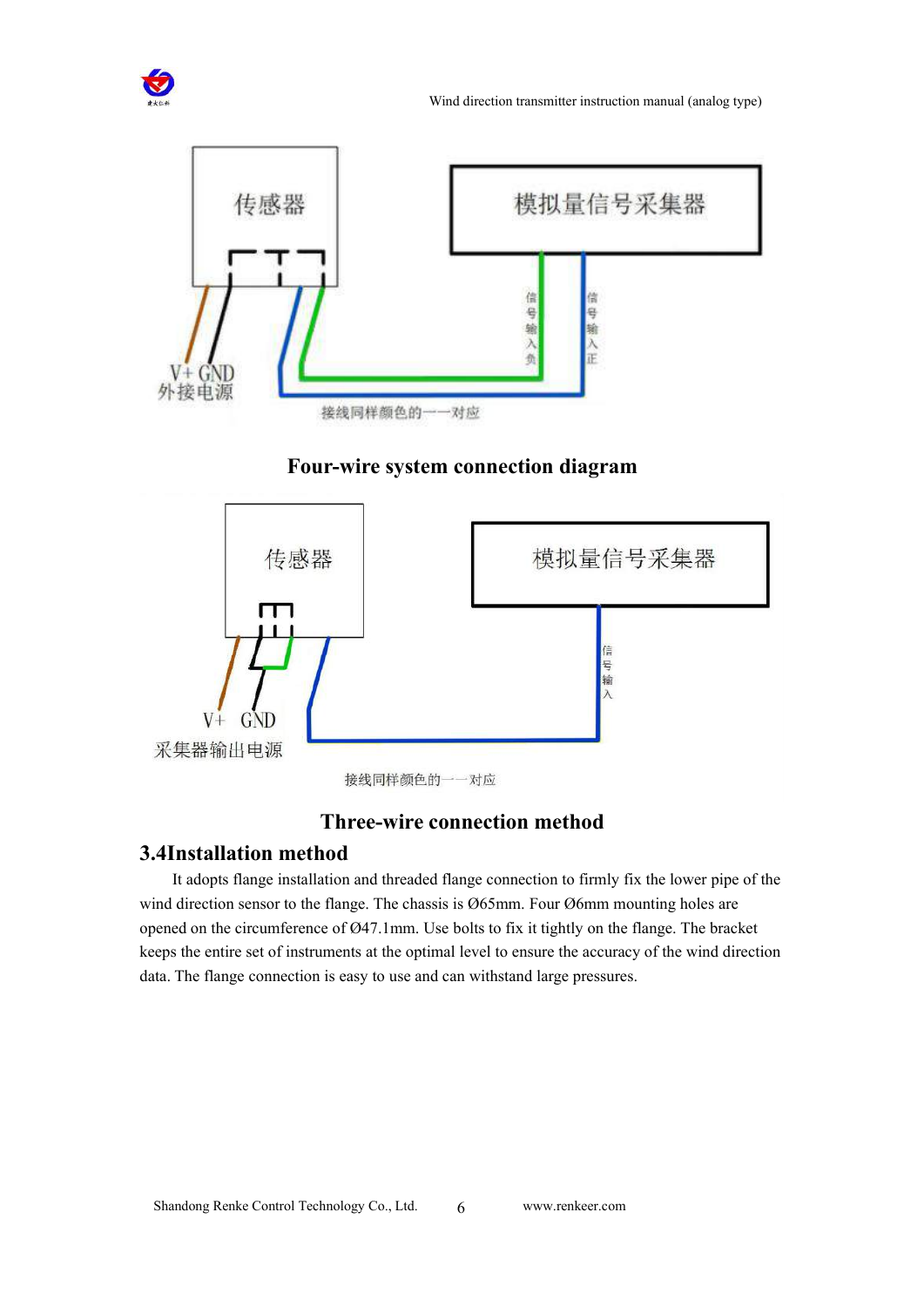



#### **3.5Precautions**

1. The user is not allowed to dismantle by himself, nor touch the sensor core, so as not to cause damage to the product.

2. Try to stay away from high-power interference equipment to avoid inaccurate measurements, such as inverters, motors, etc. When installing and removing the transmitter, you must first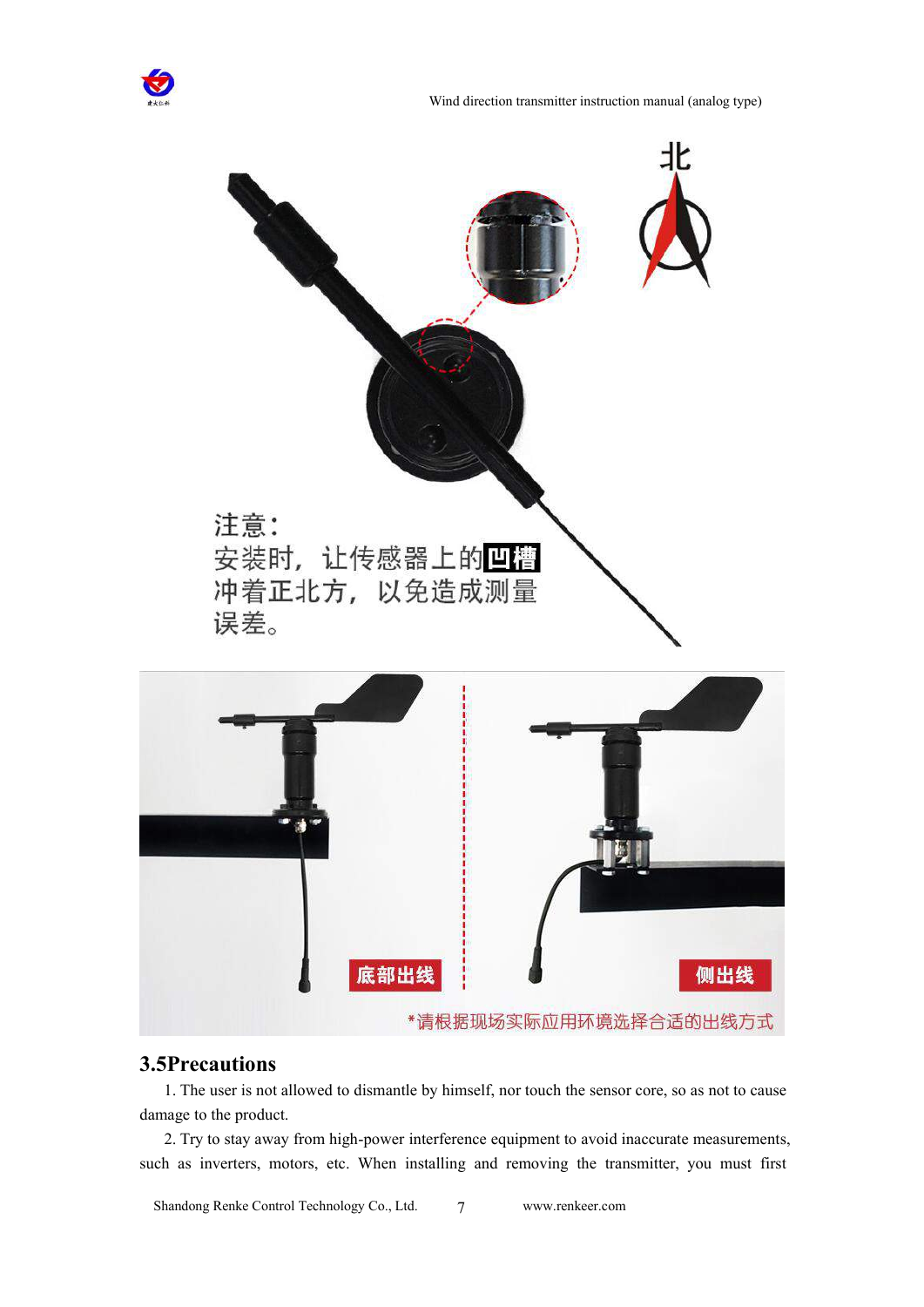

disconnect the power supply. Water entering the transmitter can cause irreversible changes.

3. Prevent chemical reagent, oil, dust and other direct damage to the sensor, do not use it for a long time in the environment of condensation, extreme temperature, and prevent cold and heat shock.

|                   | 4-20mA output comparison |                  | 0-10V output comparison table |                  | 0-5V output comparison table |  |
|-------------------|--------------------------|------------------|-------------------------------|------------------|------------------------------|--|
| table             |                          |                  |                               |                  |                              |  |
| output value      | Correspondin             | Output value     | Correspondin                  | Output value     | Correspondin                 |  |
| (mA)              | g wind                   | (V)              | g wind                        | (V)              | g wind                       |  |
|                   | direction                |                  | direction                     |                  | direction                    |  |
| $\approx$ 4       | North wind               | $\approx$ 0      | North wind                    | $\approx 0$      | North wind                   |  |
| $\approx 6.2857$  | Northeast                | $\approx$ 1.4286 | Northeast                     | $\approx 0.7143$ | Northeast                    |  |
|                   | wind                     |                  | wind                          |                  | wind                         |  |
| $\approx 8.5714$  | Dongfeng                 | $\approx$ 2.8571 | Dongfeng                      | $\approx$ 1.4286 | Dongfeng                     |  |
| $\approx$ 10.8571 | Southeast                | $\approx$ 4.2857 | Southeast                     | $\approx$ 2.1429 | Southeast                    |  |
|                   | wind                     |                  | wind                          |                  | wind                         |  |
| $\approx$ 13.1429 | south wind               | $\approx$ 5.7143 | south wind                    | $\approx$ 2.8571 | south wind                   |  |
| $\approx$ 15.4286 | Southwest                | $\approx$ 7.1429 | Southwest                     | $\approx$ 3.5714 | Southwest                    |  |
|                   | wind                     |                  | wind                          |                  | wind                         |  |
| $\approx$ 17.7143 | Westerly                 | $\approx 8.5714$ | Westerly                      | $\approx$ 4.2857 | Westerly                     |  |
| $\approx$ 20      | Northwest                | $\approx$ 10     | Northwest                     | $\approx$ 5      | Northwest                    |  |
|                   | wind                     |                  | wind                          |                  | wind                         |  |

## <span id="page-7-0"></span>**4. Calculation method**

## <span id="page-7-1"></span>**5. Common problems and solutions**

### **Symptom: No output or output error**

<span id="page-7-2"></span>possible reason:

1) PLC calculation error caused by incorrect range measurement. Please refer to the technical specifications in Part 1 for the measurement range.

- 2) The wiring method is incorrect or the wiring sequence is wrong.
- 3) The power supply voltage is incorrect (24V power supply for 0-10V models).
- 4) The distance between the transmitter and the collector is too long, causing signal disturbance.
- 5) The PLC acquisition port is damaged.
- 6) The equipment is damaged.

## **6. Contact**

Shandong Renke Control Technology Co., Ltd.

Address: 2 / F, East Block, Building 8, Shun Tai Plaza, High-tech Zone, Jinan City, Shandong

Province

Post code: 250101

Phone: 400-085-5807

Website: www.renkeer.com

**Cloud platform address: en.0531yun.cn Or: eniot.0531yun.cn**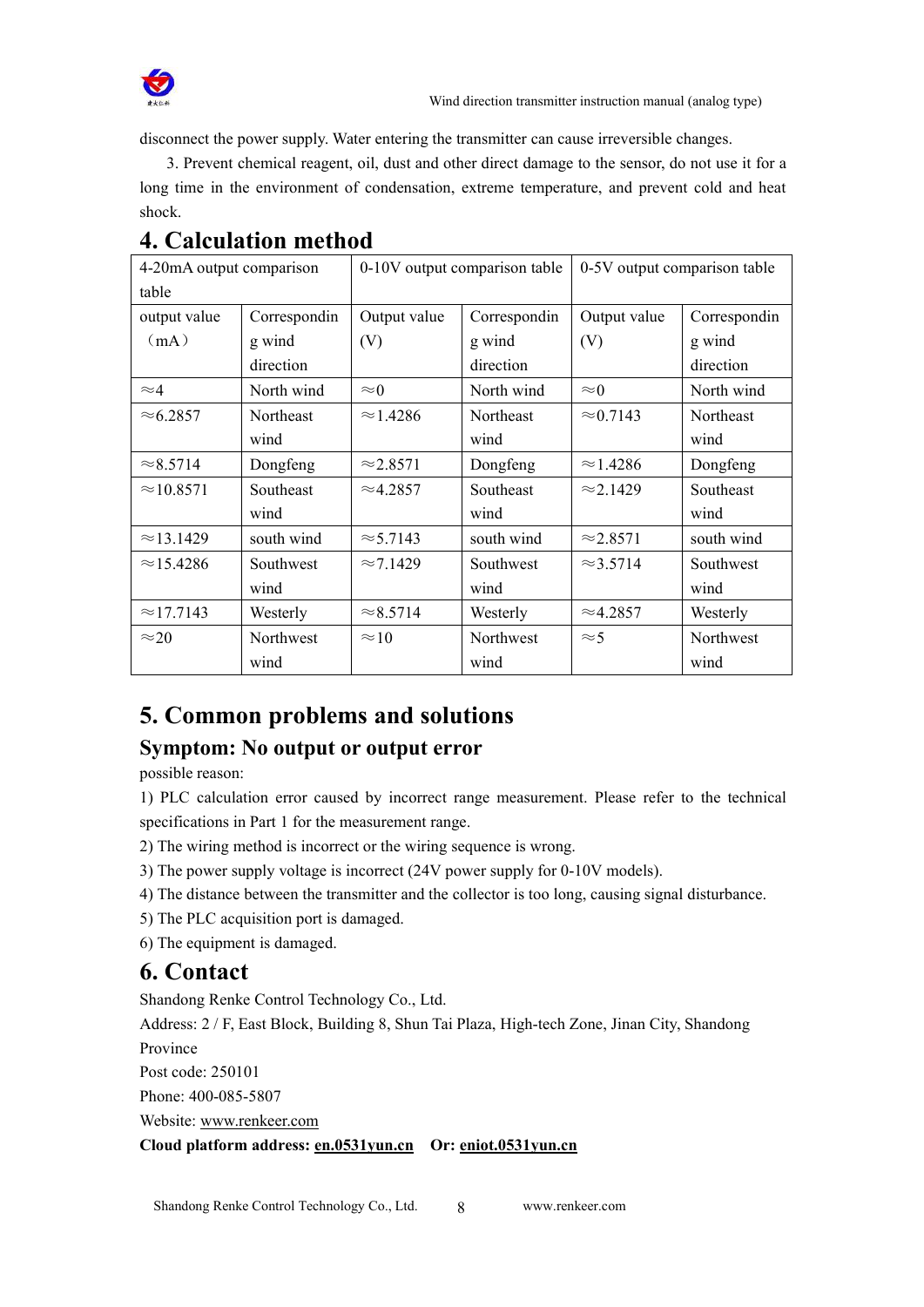

<span id="page-8-0"></span>**Web QR:**



## **7. Document history**

- V1.0 document creation.
- V2.0 documentation update.
- V2.1 Corrected mounting hole size.

## **8. Dimensions**



Attachment: On-site drilling instructions